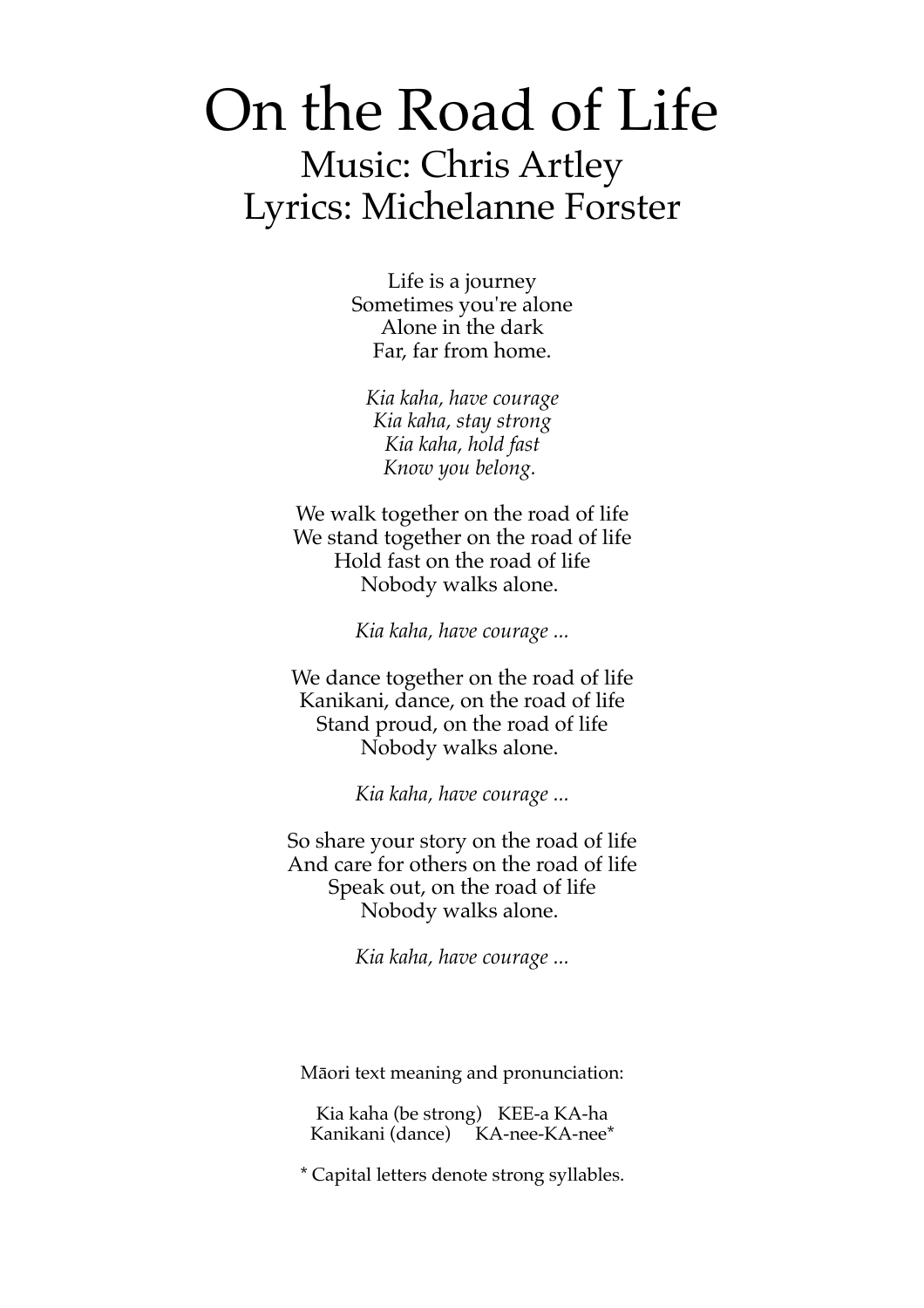## On the Road of Life

*For high and low voices and piano Duration c. 2' 58"*

Lyrics: Michelanne Forster Music: Chris Artley

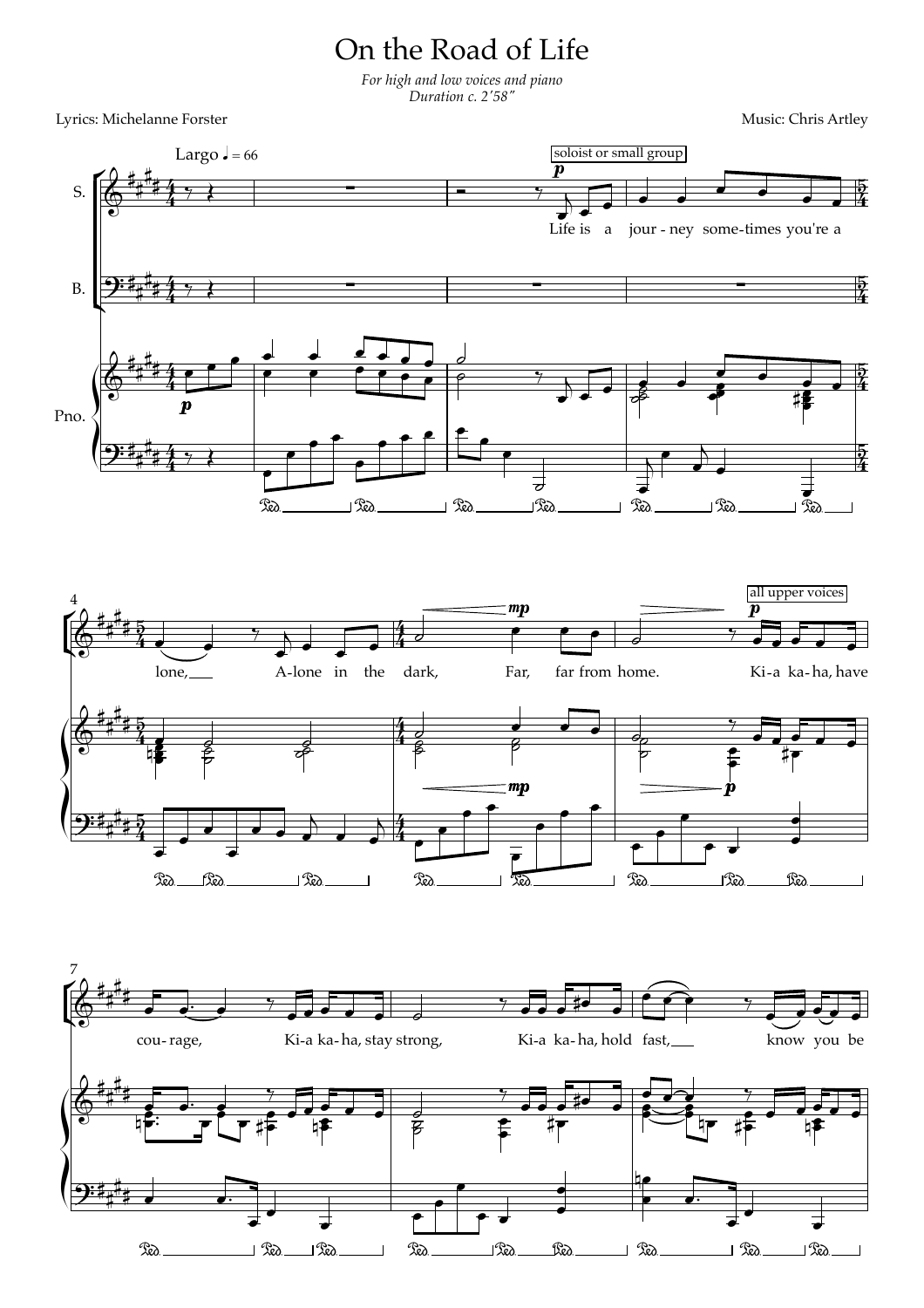

° ° ° ° ° ° ° ° °  $\Rightarrow$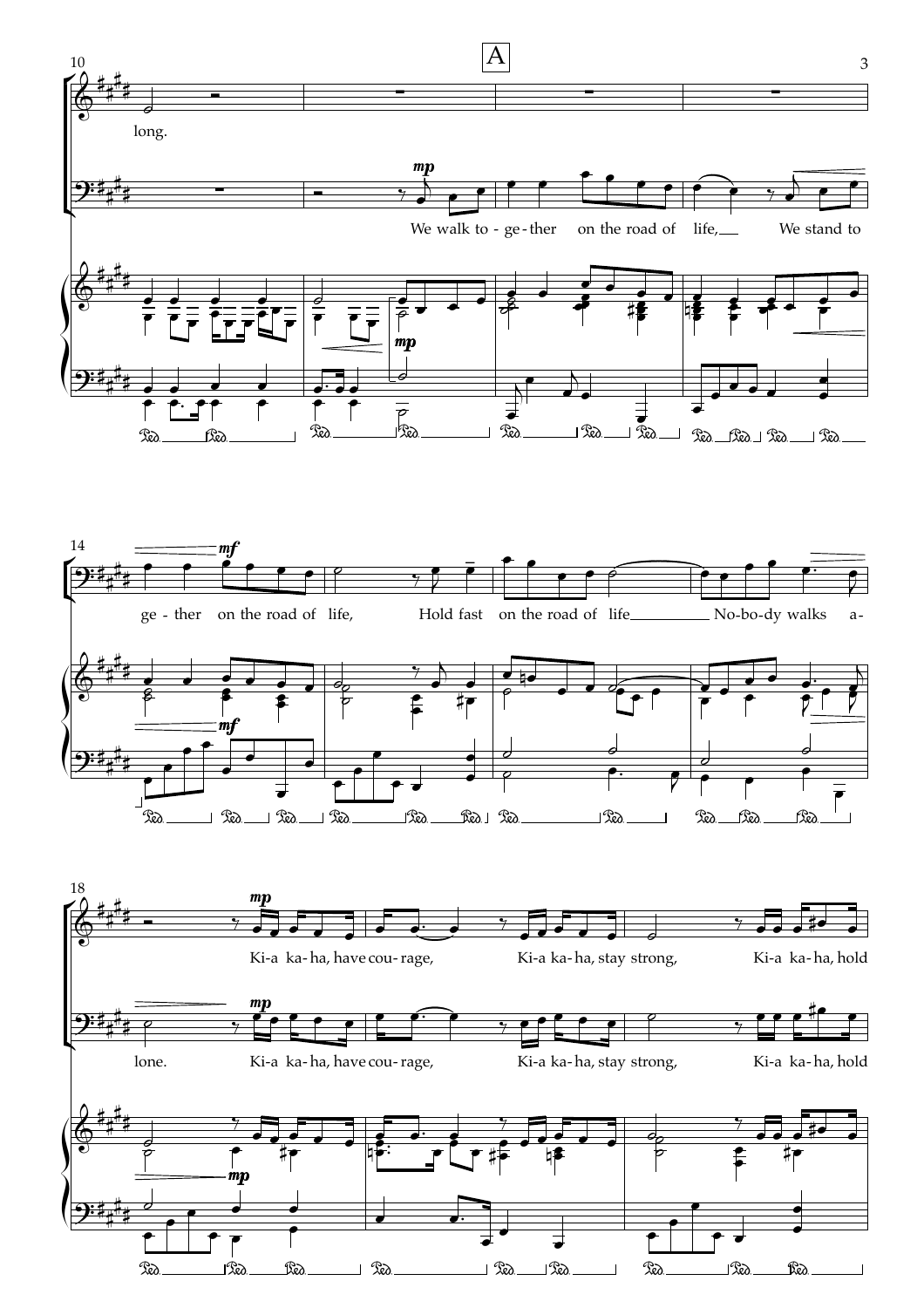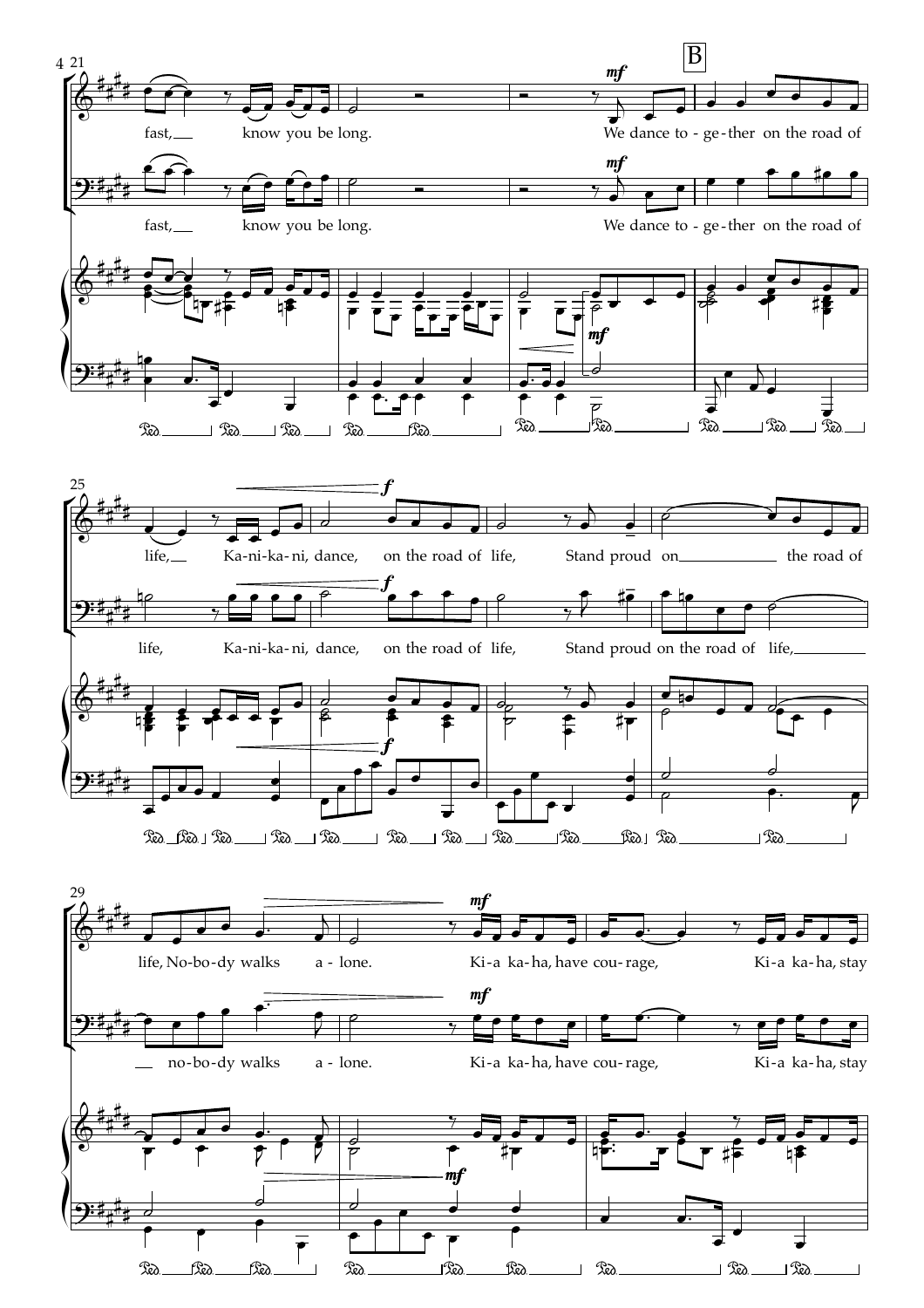